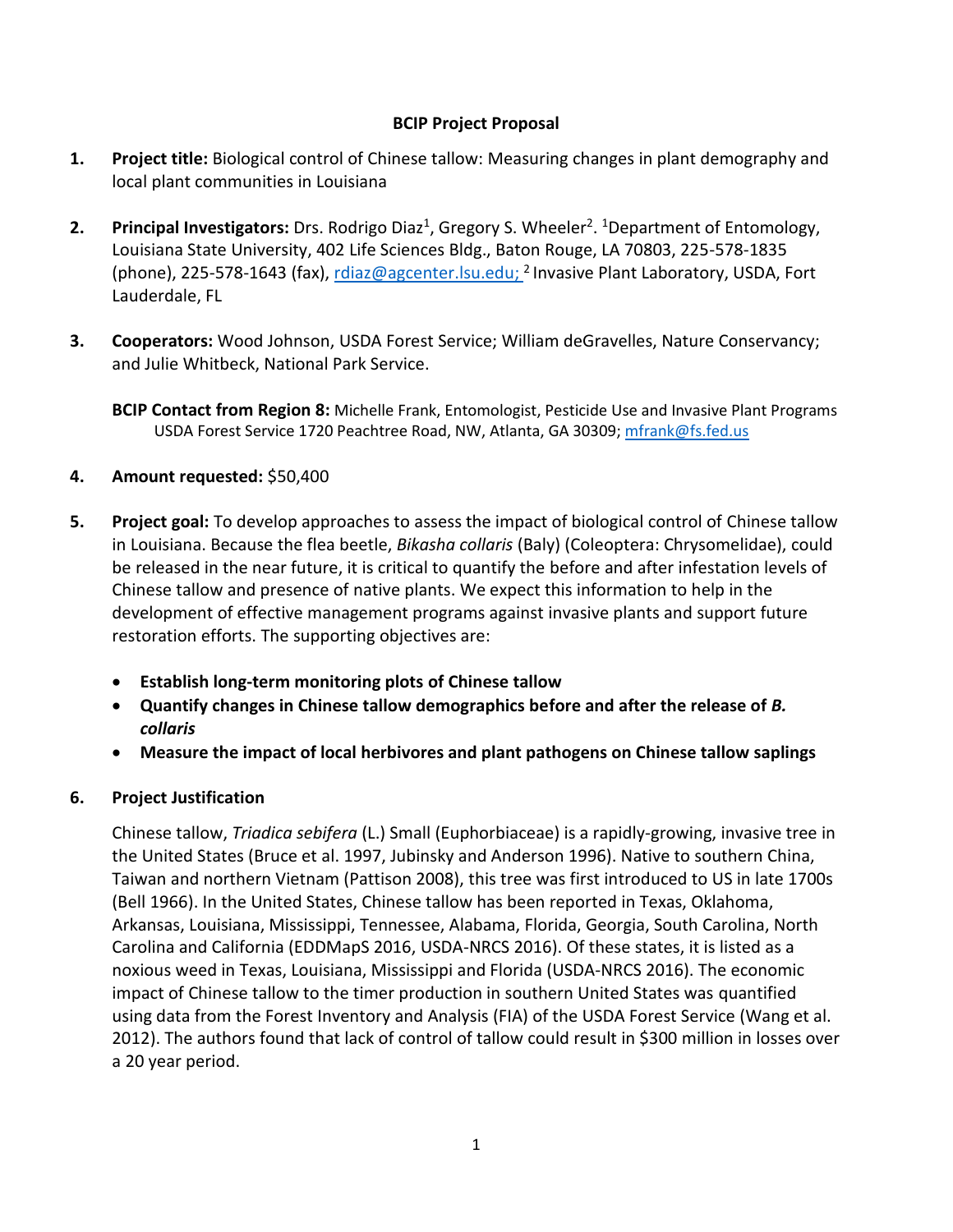Chinese tallow invades both wetland and upland habitats including coastal prairies, riparian areas, flood plains, wetlands, lake margins of agricultural areas, forestlands, and natural areas (Bruce et al. 1997; Jubinsky and Anderson 1996). Rapid growth rates and a tolerance to a



spectrum of environmental conditions have qualified this tree as one of the "ten worst alien plant invaders" in the US (Flack and Furlow 1996, Jubinsky and Anderson 1996, Wheeler and Ding 2014). Infestations displace native vegetation, therefore changing species composition and community structure in native habitats (Huang et al. 2011, Wheeler and Ding 2014). This large scale ecosystem modification greatly impacts the health of forests in southeastern US. Mechanical removal and physical control methods, such as prescribed burns, have proven to be counterproductive and impractical (Huang et al. 2011, Wheeler and Ding 2014). Moreover, chemical control with herbicides over a large scale is costly and poses risk to nontargets (Huang et al. 2011, Wheeler and Ding 2014). Due to the limitations of mechanical, physical and chemical control, biological control is considered as a potentially safe and cost effective option for control of Chinese tallow (Wheeler and Ding 2014). Several monophagous or oligophagous insects native to China have been identified as potential agents to control Chinese tallow, including the promising root feeding beetle *Bikasha collaris* (Baly) (Coleoptera: Chrysomelidae) (Huang et al. 2011).

*Bikasha collaris* (Baly) (Coleoptera: Chrysomelidae) is a flea beetle that feeds on Chinese tallow in China (Zheng et al. 2004). Adult *B. collaris* have a reddish-yellow head and black elytra, whereas larvae begin as light yellow and darken throughout development (Huang et al. 2011).

Adults feed preferentially on young Chinese tallow leaves, while mating and ovipositing frequently (Huang et al. 2011). The delicate, light yellow eggs hatch after approx. 9 days into larvae, which then feed below ground on roots and soil-covered stems for approx. 18 days (Huang et al. 2011). The total development time from egg to adult is approx. 35 days. Results from host range tests evaluating 68 species in 20 families indicated that *B. collaris* was host-specific to the genus *Triadica*, with a distinct preference for *T. sebifera* (Chinese tallow; Huang et al. 2011). In August 2016, the Technical Advisory Group

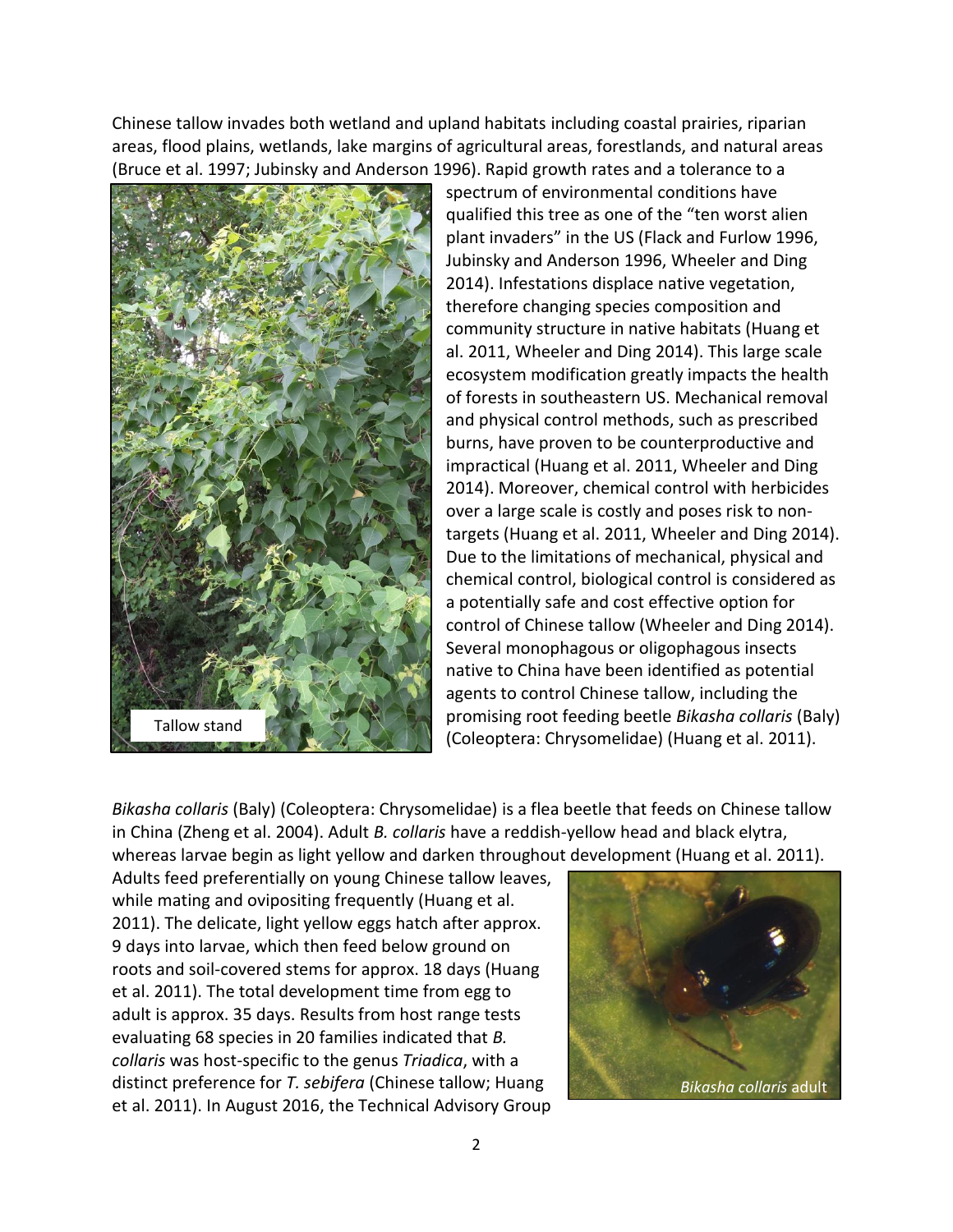for Biological Control agents recommended *B. collaris* for release on Chinese tallow in the US (USDA 2016).

The establishment of long-term monitoring plots allows for pre- and post-release assessment of plant performance in a field setting (Rayamajhi et al. 2008). Pre-release assessment allows biological control practitioners to collect baseline information about plant performance for comparison to post-release conditions. Baseline information can help tease out possible confounding biotic and abiotic factors, such as native herbivory or variation in host plant quality, unrelated to agent performance (Morin et al. 2009). By measuring the post-release impact of *B. collaris* on Chinese tallow, practitioners can acquire quantitative data on the effect of the agent on plant demographics and biomass allometry. This program allows for the rigorous long-term monitoring of the impact of *B. collaris* on Chinese tallow in the southeastern US, with emphasis on pre- and post- release assessment.

# **7. Approach**

## **Objective 1: Establish long-term monitoring plots of Chinese tallow**

To secure the access of research plots over several years, we will use 'Memorandum of Agreements' with land owners. Long-term monitoring is important for classical biological control programs because it allows researchers the collection of several variables related to weed performance and plant community restoration. We have identified several stakeholders in Louisiana with Chinese tallow infestations including the USDA-Forest Service, The Nature Conservancy, and US Department of Interior (see Letters of Support). These infestations are located in natural and managed forests in central and south Louisiana. Based on informal conversations we have secured their commitment to dedicate areas of their properties for at least 5 years. We will use four study sites in central and south Louisiana.

# **Objective 2: Quantify changes in Chinese tallow demographics before and after the release of**  *B. collaris*

To determine the effect of the biological control agent on Chinese tallow vital rates, we will use matrix projection models (Crone et al. 2011). The parameters of these models will come from data of plant demographics and biomass allometry. We expect the first releases of *B. collaris* could start in spring of 2018.

Plant demographics: The demographic study will gather plant census data from field populations to estimate initial recruitment, growth, and mortality. Individual plants within each plot will be tagged during 2017 with a unique number. At all sites, 100-120 trees will be measured for diameter at breast height (DBH) and when possible overall height. We will include replicates of all tree size classes in the census including seedlings (< 1 cm DBH), saplings (1-5 cm DBH), and reproductive trees (> 5 cm DBH). Each site will be visited annually and the fate of all trees and their growth will be recorded by measuring DBH.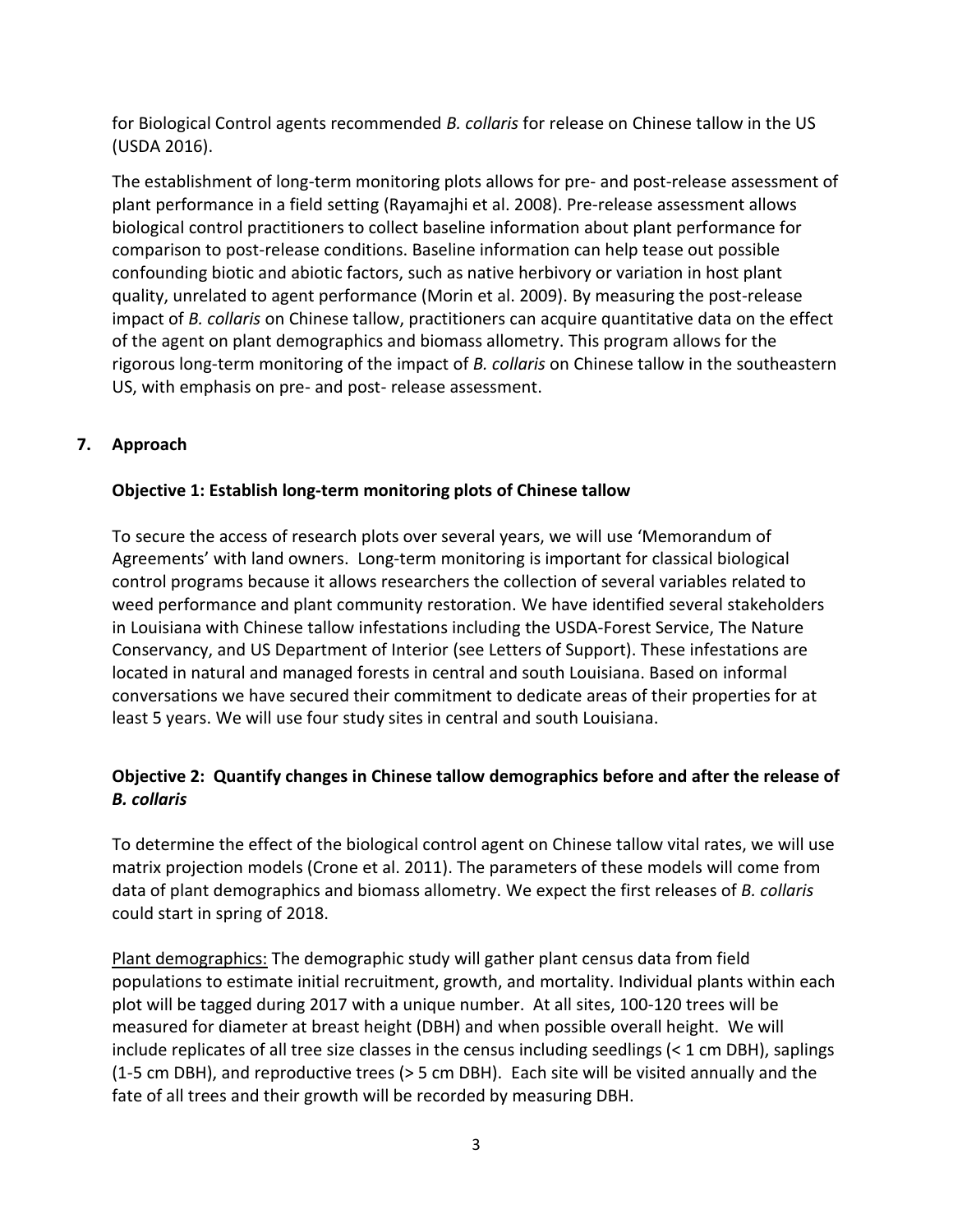Seedling recruitment and mortality will be assessed intensively within each plot with 4m<sup>2</sup> subplots that will measure monthly seed rain into plots, the soil seed bank, seedling recruitment, growth rate, and mortality. Seed rain will be measured using a seed trap at each subplot which consists of plastic pots (531 cm<sup>2</sup> area) attached to metal poles at approximately 123 cm above the soil surface (Tipping et al. 2012) where seeds and litter fall will be removed, counted, and tested for viability. The soil seed bank will be monitored using soil cores which will be spread on a bed of sand in individual pots and watered from below in a greenhouse. Seedlings will be counted, removed, and the surface soil gently stirred to rearrange soil microtopography in order to encourage additional germination. Samples will be stirred three times before being discarded.

Biomass allometry: Plant biomass allocation will be quantified in 2017 at two sites to determine how tallow partitions its resources. Plants (n = 30) will be cut at the soil level and tree height will be measured. Each tree will be then separated into trunk, branch, twigs, leaves, flowers, and fruit components and weighed to obtain fresh weight biomass. Trees will be selected haphazardly to represent the range of sizes present within the population. To measure dry weight biomass, sub-samples of each component will be dried in an oven at 60° C for 5 days.

Predictive regression coefficients will be developed to relate DBH to biomass components. Demographic and allometry data will be integrated to project the total dry weight and allocation of trees pre- and post-biological control release. These data will also be used to develop matrix models and population projections using the life table data recruitment, growth, and mortality of each tree stage (Caswell 2001). Overall the results will be used to monitor the impacts of biological control over time (Shea and Kelly 1998, McEvoy and Coombs 1999, Rayamajhi et al. 2008).

**Objective 3**: Measure the impact of local herbivores and plant pathogens on Chinese tallow saplings

To determine baseline damage of local insect herbivores and plant pathogens, we will monitor Chinese tallow plots adjacent to those in Objective 2. Monitoring will include the characterization of species and the quantification of plant damage over time.

Characterization of natural enemies: Arthropods associated with Chinese tallow will be collected bimonthly from different niches including folivores, leaminers, leaf scrapers (mites), root feeders, and stem borers. Arthropods will be collected from the study sites mentioned in Objective 1. Because of the importance of proper host records, efforts will be made to collect immature insects observed feeding on tallow. Immatures will be reared in walk-in rearing rooms (25-26°C, 60-70% RH and 14:10 h (L:D)) at the Department of Entomology at LSU in Baton Rouge. Plants showing disease symptoms will be collected and transported to the laboratory for an identification of potential pathogens. Identification of insects, mites and plant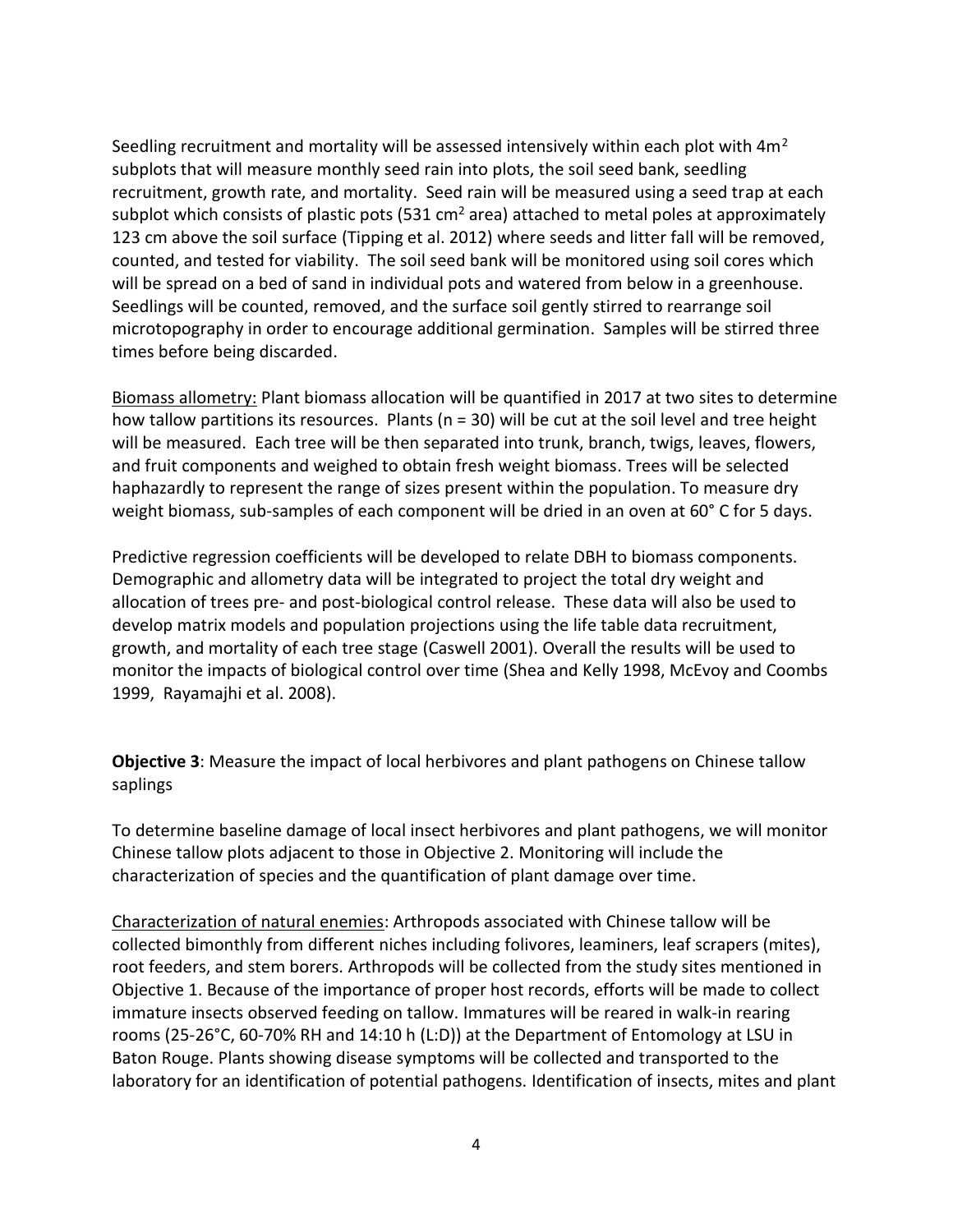pathogens will be conducted using morphological methods. The outcome of this objective will be an inventory of the natural enemies found in different locations.



Plant damage by natural enemies: Based on the herbivores and plant pathogens found during the survey, we will narrow the number of species to monitor for impact. Monitoring plots  $(4 \times 4 \text{ m})$  will be established inside tallow infestations adjacent to those used for the plant demography study. Damage by key natural enemies will be monitored monthly during a two-year period based on their mode of feeding. For example, leaf area removed for folivores, proportion of galled stems, and proportion of leaf damage by pathogens, among others. Because of the wide distribution and impact the leaf mining month *Caloptilia triadicae* (Lepidoptera: Gracillariidae) on Chinese tallow (Fox et al. 2012, Duncan et al. 2016), we will monitor its population dynamics and damage at several locations. Damage by *C. triadicae* is recognized by the presence of leafmines and leaf rolls (Davis et al. 2013, Duncan et al. 2016). We will quantify the

proportion of mined leaves per tree in each plot. Temperature and precipitation will be collected from nearby weather stations and used as in insect phenological models.

### **8. Expected Products and Outcomes**

This project will provide baseline information on Chinese tallow demography in Louisiana before and after biological control is initiated. In addition, the impact of a new biological control agent will be quantified in order to determine the effectiveness of the program. This outcome will help improve biological control efforts against Chinese tallow in other areas, and serve as a model for other biological control programs.

- **8.1 Establishment of long term monitoring plots.** Secure at least four long-term monitoring plots (at least five years) with Memorandum of Agreements with landowners.
- **8.2 Baseline information on demographics and plant demography.** Estimates of above ground biomass including trunk, branches, leaves, flowers and fruit; recruitment, growth and mortality of tallow trees. A scientific paper will be prepared.
- **8.3 Current levels of tallow damage.** An inventory of local insect herbivores and plant pathogens attacking Chinese tallow. Measurements of plant damage produced by the most common enemies. A scientific paper will be prepared.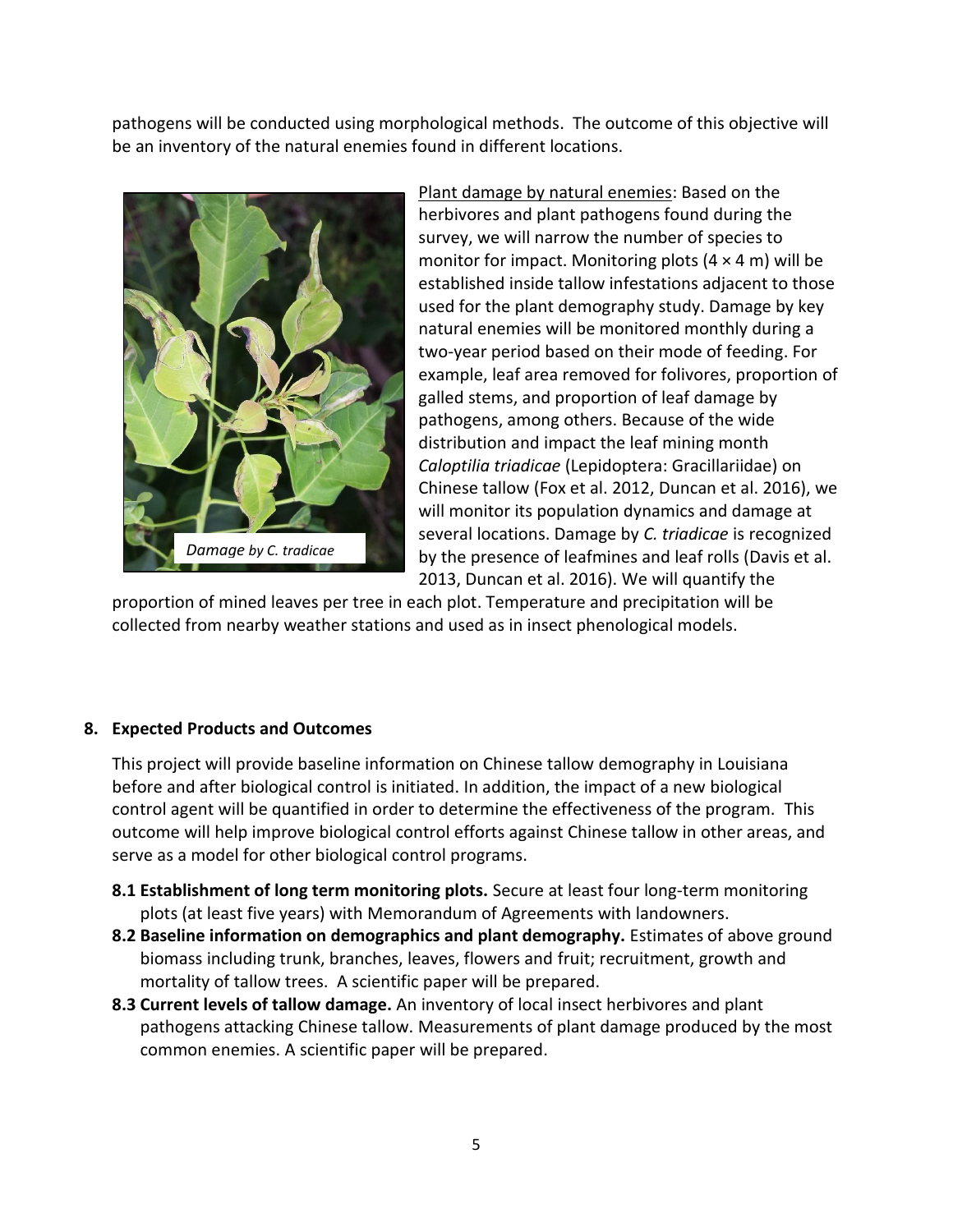#### **2. Budget**

|                    | <b>FY1</b> | FY <sub>2</sub> | <b>Total</b> |  |  |
|--------------------|------------|-----------------|--------------|--|--|
| Item               |            |                 |              |  |  |
| Grad student       | 10,000     | 10,000          | 20,000       |  |  |
| salary             |            |                 |              |  |  |
| Travel             | 4,000      | 4,000           | 8,000        |  |  |
| <b>Supplies</b>    | 4,000      | 4,000           | 8,000        |  |  |
| Overhead costs     | 7,200      | 7,200           | 14,400       |  |  |
| <b>Grand Total</b> | 25,200     | 25,200          | \$50,400     |  |  |

#### **Budget notes**

- Masters student: Monies will cover part of the student salary.
- Travel: Driving budget to research sites in Central and South Louisiana.
- Supplies: sampling equipment, cages, rearing equipment, identification fees, greenhouse space, tags, meter tapes, flagging, scales, clippers, loppers, chain saws
- **Matching contributions by the LSU AgCenter will include approximately two months salary of the PI, 46% fringe, and indirect (40% MTDC) for a total of \$53,144.**

#### **3. Timetable**

| Task                                     |                    | 2017                |    |    |             | 2018              |                     |  |  |
|------------------------------------------|--------------------|---------------------|----|----|-------------|-------------------|---------------------|--|--|
|                                          | Q1                 | Q2                  | Q3 | Q4 | Ο1          | Q2                | Q3                  |  |  |
| Tallow demography study                  | ****************** |                     |    |    | *********** |                   |                     |  |  |
| Tallow damage survey                     |                    | ******************* |    |    |             | ***************** |                     |  |  |
| Data analyses and preparation of reports |                    |                     |    |    |             |                   | ******************* |  |  |

### **4. Literature Cited**

- Bell, M. 1966. Some notes and reflections upon a letter from Benjamin Franklin to Nobel Wimberly Jones, October 7, 1772. Darien, GA, Ashantilly Press.
- Bruce, K.A., G. N. Cameron, P. A. Harcombe, and G. Jubinsky. 1997. Introduction, impact on native habitats, and management of a woody invader, the Chinese tallow tree, *Sapium sebiferum* (L.) Roxb. Nat. Areas J. 17: 255-260.
- Davis, D.R., M.S. Fox, and R.F. Hazen. 2013. Systematics and Biology of *Caloptilia triadicae* (Lepidoptera: Gracillariidae), A New Species of Leaf-Mining Moth of the Invasive Chinese Tallow Tree (*Triadica sebifera* (L.) Euphorbiaceae). Journal of the Lepidopterists' Society 67: 281-290.